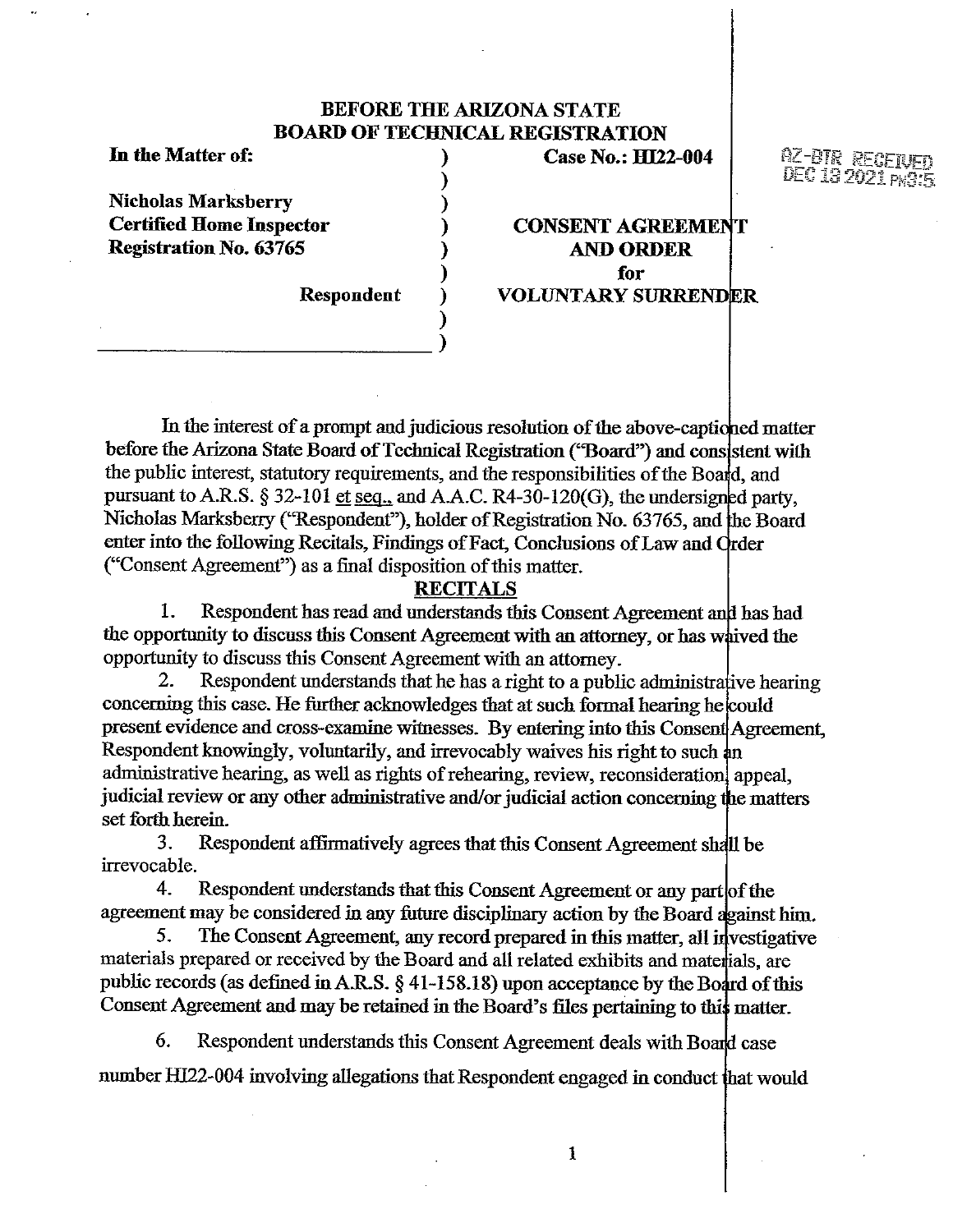subject him to discipline under the Board's statutes and rules. The investigation into these allegations against Respondent shall be concluded upon the Board's adoption of this Consent Agreement.

7. Respondent understands that this Consent Agreement does not c dismissal or resolution of any other matters currently pending before the Board, if any, and does not constitute any waiver, express or implied, of the Board's statutory authority or jurisdiction regarding any other pending or future investigation, action or proceeding.

other civil or criminal proceedings with respect to the conduct that is the subject of this Consent Agreement. 8. Respondent also understands that acceptance of this Consent Agreement does not preclude any other agency, subdivision, or officer of this State from instituting any

9. Respondent acknowledges and agrees that, upon signing this Co Agreement and returning this document to the Board's Executive Director, he may not revoke his acceptance of the Consent Agreement or make any modifications to the document regardless of whether the Consent Agreement has been signed on behalf of the Board. Any modification to this original document is ineffective and void mutually agreed by the parties in writing.

10. This Consent Agreement is subject to the approval of the Board and is effective only when accepted by the Board and signed on behalf of the Board If the Board does not accept this Consent Agreement, the Board retains its authority to hold a formal administrative hearing pursuant to A.R.S.  $\S$  32-128(E). In the event that the Board does not approve this Consent Agreement, it is withdrawn and shall be of no evidentiary value and shall not be relied upon nor introduced in any action by any party, except that the parties agree that should the Board reject this Consent Agreement and this case proceeds to hearing, Respondent shall assert no claim that the Board was prejudiced by its review and discussion of this document or any records relating thereto.

2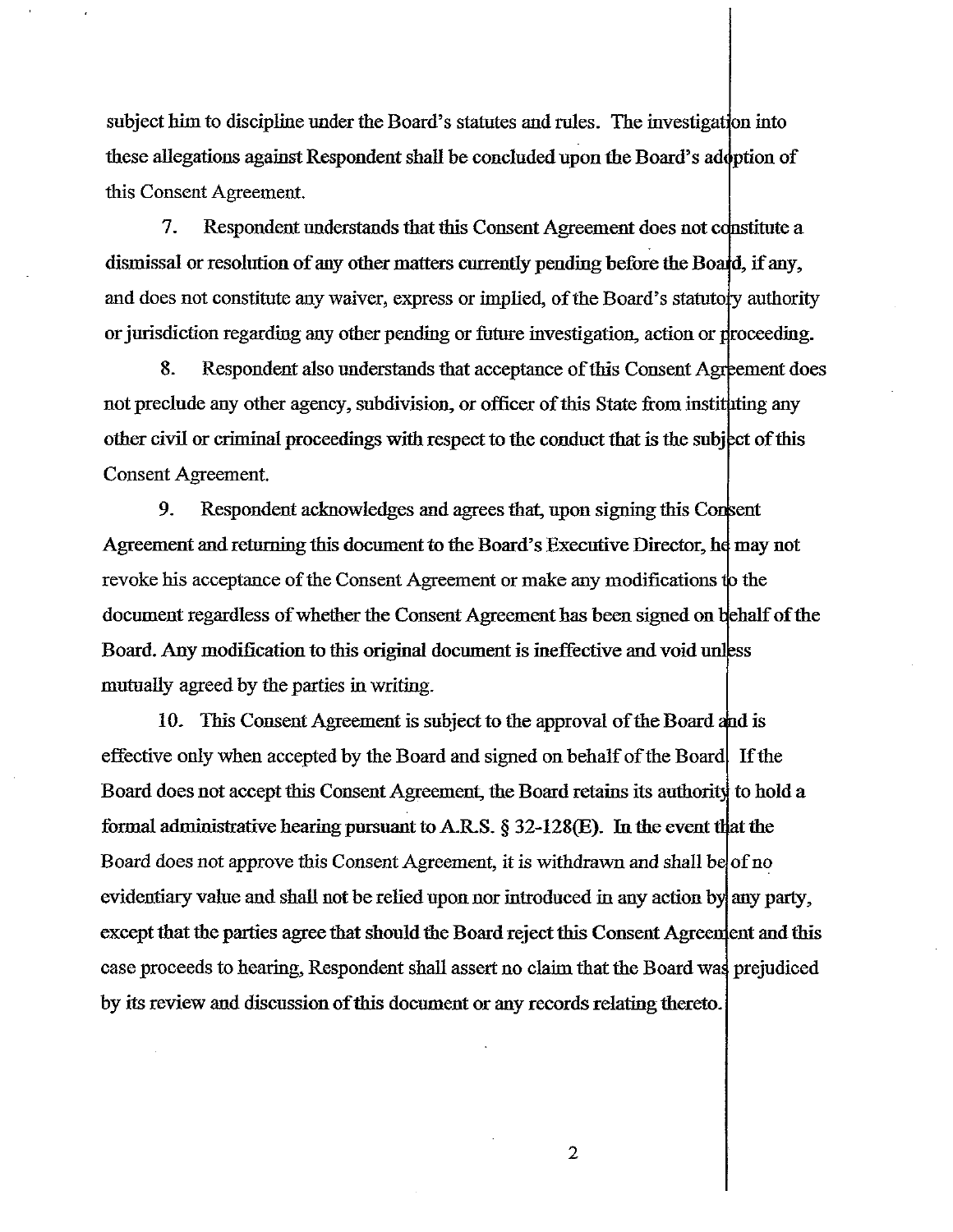11. If a court of competent jurisdiction rules that any part of this Consent Agreement is void or otherwise unenforceable, the remainder of the Consent Agreement shall remain in full force and effect.

12. Respondent understands that any violation of this Consent Agreement may result in disciplinary action, including suspension or revocation of the registration under A.R.S. § 32-150.

13. Respondent agrees that the Board will adopt the following Findings of Fact, Conclusions of Law and Order.

## **FINDINGS OF FACT**

1. The Board is the duly constituted authority for the regulation and control of the practice of Home Inspections in the State of Arizona.

2. Respondent is the holder of Arizona Certified Home Inspector Registration No. 63765.

3. On February 8, 2021, Respondent conducted a home inspection for Alleger at 5125 W. Condor Drive in Tucson, Arizona.

4. On August 24, 2021, Alleger filed a complaint with the Board alleging Respondent failed to properly report on the HVAC system in the home inspection report.

5. On November 30, 2021, an Enforcement Advisory Committee meeting was held to discuss the case. After reviewing the evidence and interviewing Respondent, the Committee determined Respondent failed to conduct a home inspection in accordance with the Standards of Professional Practice for Arizona Home Inspectors ("S.O.P") and found that:

> a. Respondent failed to include the name, address and certification n Inspector as required in S.O.P #2.2.

b. Respondent failed to include the firm address as required in S.O.P  $#2.2$ .

c. Respondent failed to describe wall structure as required in  $S.O.P.$  #44.2.

d. Respondent failed to describe type of roof structure as required in S[O.P. #4.2.

e. Respondent failed to observe and report on wall flashing as required in S.O.P.

3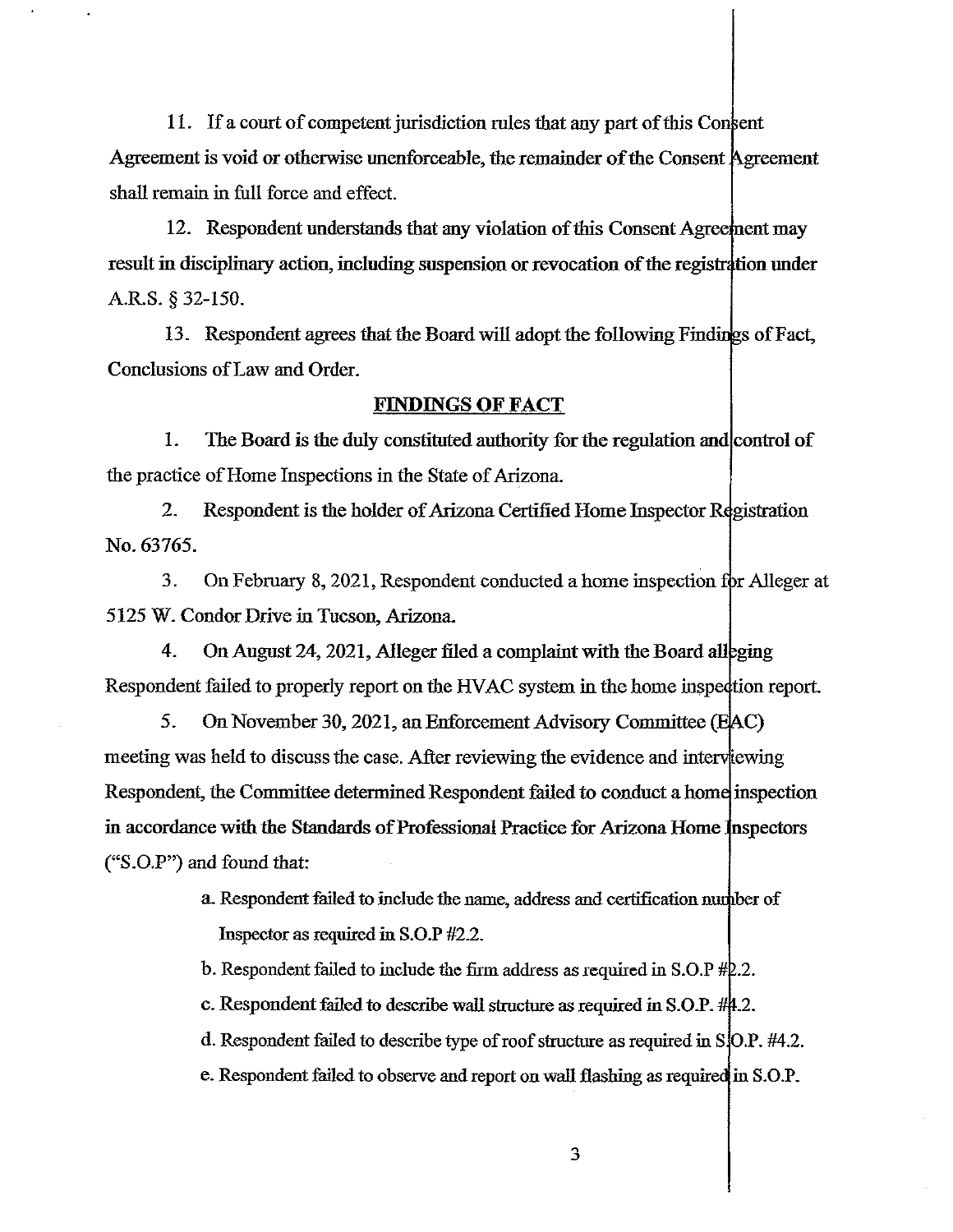#5.L

- f. Respondent failed to observe and report on caves, soffits and fascias as required in S.O.P. #5.1.
- g. Respondent failed to observe and report patio as required in S.O.P. 5.1.
- h. Respondent failed to observe and report on roof coverings as required in S.O.P. #6.1.
- i. Respondent failed to observe and report on interior water supply and distribution system as required in S.O.P. #7.1.
- j. Respondent failed to observe and report on automatic safety controls as required in S.O.P. #7.L
- k. Respondent failed to observe and report on fuel storage and distribution systems as required in S.O.P. #7.L
- I. Respondent failed to describe drain, waste and vent piping materials required in S.O.P. #7.2.
- m. Respondent failed to observe and report on service entrance condudtors as required in S.O.P. #8.1.
- n. Respondent failed to observe and report on service grounding equipment as required in S.O.P. #8.L
- o. Respondent failed to observed and report on overcurrent protection devices as required in S.O.P. #8.L
- p. Respondent failed to observe and report on condition of branch circuit conductors as required in S.O.P. #8.1.
- q. Respondent failed to observe and report on amperage and voltage ratings as required in **S.O.P. #8.L**
- r. Respondent failed to observe and report on the condition of lights and switches as :required in **S.O.P. #8.1.**
- s. Respondent failed to observe and report on the polarity and grounding of receptacles as required in S.O.P. #8.L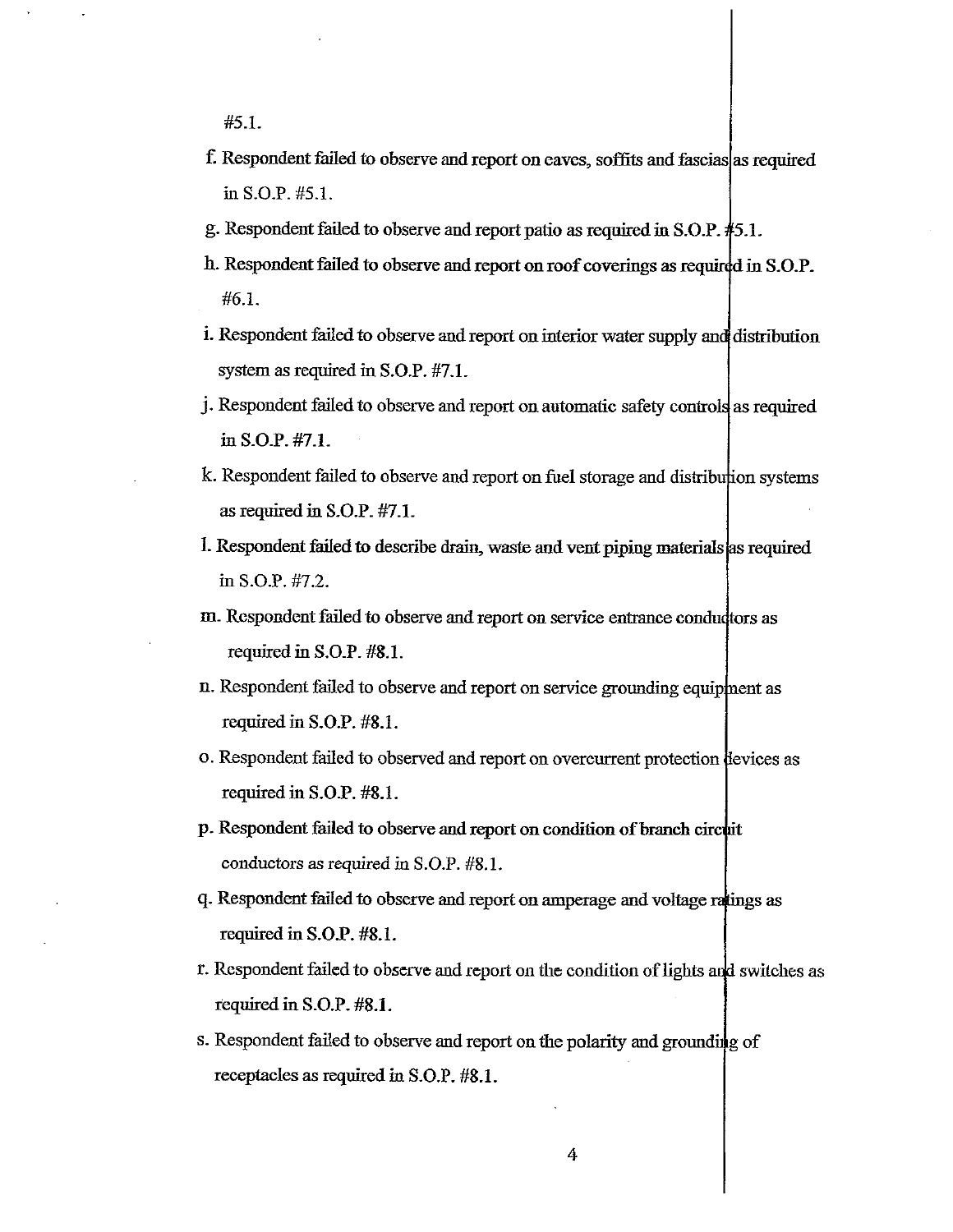- t. Respondent failed to observe and report on the type of heating equipment as required in S.O.P. #9.1.
- u. Respondent failed to observe and report on the condition of automatic safety controls as required in S.O.P.  $#9.1$ .
- v. Respondent failed to observe and report on condition of chimneys, flues and vents as required in S.O.P. #9.1.
- w. Respondent failed to observe and report on type of solid fuel heating devices as required in S.O.P. #9.1.
- x. Respondent failed to observe and report on the type and condition of heat distribution systems as required in S.O.P. #9.1.
- y. Respondent failed to observe and report on the condition of air filter is as required in S.O.P. #9.1.
- z. Respondent failed to observe and report on the heat source presence in each room as required in S.O.P. #9.1.
- aa Respondent failed to describe the energy source type as required in S.O.P. #9.2.
- bb. Respondent failed to describe the systems using normal operating dontrols as required in S.O.P. #9.2.
- cc. Respondent failed to observe and report on condition of operating dontrols as required in S.O.P. #10.1.
- dd. Respondent failed to observe and report on the type of cooling equipment as required in S.O.P. #IO.I.
- ee. Respondent failed to observe and report on type and condition of distribution system as required in S.O.P. #10.1.
- ff. Respondent failed to observe and report on the condition of air filters as required in S.O.P. #IO.I.
- gg. Respondent shall describe type of energy source as required in  $S.Q.P.$ #10.2.
- hh. Respondent failed to observe and report on condition of fire separation doors as required in S.O.P. #11.1.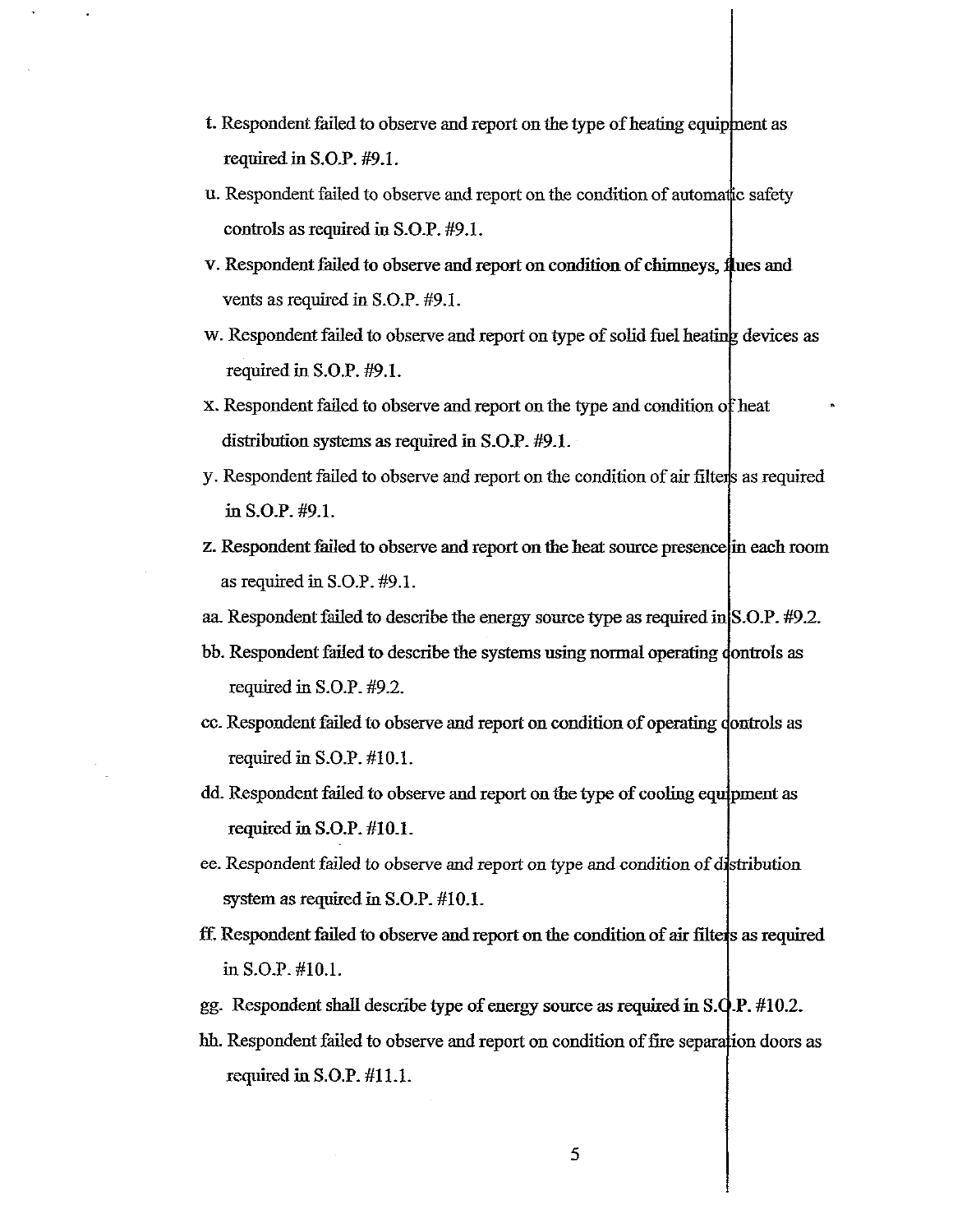- ii. Respondent failed to observe and report on the presence and condition of attic ventilation as required in **S.0.P.** #12.1.
- jj. Respondent failed to describe type and condition of vapor retarder as required in S.O.P. #12.2.

#### **CONCLUSIONS OF LAW**

1. The Board has jurisdiction in this matter pursuant to A.R.S. § 32-101, et seq.

2. The conduct alleged in the Findings of Fact constitutes grounds for discipline pursuant to A.R.S.  $\S 32-128(C)(4)$  as it relates to A.A.C. [R4-30-301.01](https://R4-30-301.01), in that Respondent failed to conduct a home inspection in accordance with the Standards of Professional Practice for Arizona Home Inspectors.

#### **ORDER**

Based on the foregoing Findings of Fact and Conclusions of Law, the Board issues the following Order:

- 1. **VOLUNTARY SURRENDER.** Respondent agrees to voluntarily surrender his Certified Home Inspector Registration No. 63765 in lieu of a formal hearing.
- 2. **RESTITUTION.** Within thirty (30) days from the effective date of this Consent Agreement, Respondent shall pay restitution to the client. John Hohn, in the amount of Three Hundred and Fifteen Dollars (\$315.00) for the cost of the home inspection fee related to case HI22-004. Respondent shall provide proof of payment made to the client, such as a copy of the check, to the Board of Technical Registration showing payment was made to the client.
- 3. **EFFECTIVE DATE**. The effective date of this Consent Agreement is the date the Respondent and Board sign the Consent Agreement. If the dates are

, different, the effective date is the later of the two dates. ACCEPTED and ORDERED this  $1/2$  day of  $\sqrt{4a}/\sqrt{44}$  , 2022.

Jack Gihnore, L.A., Chairm

6